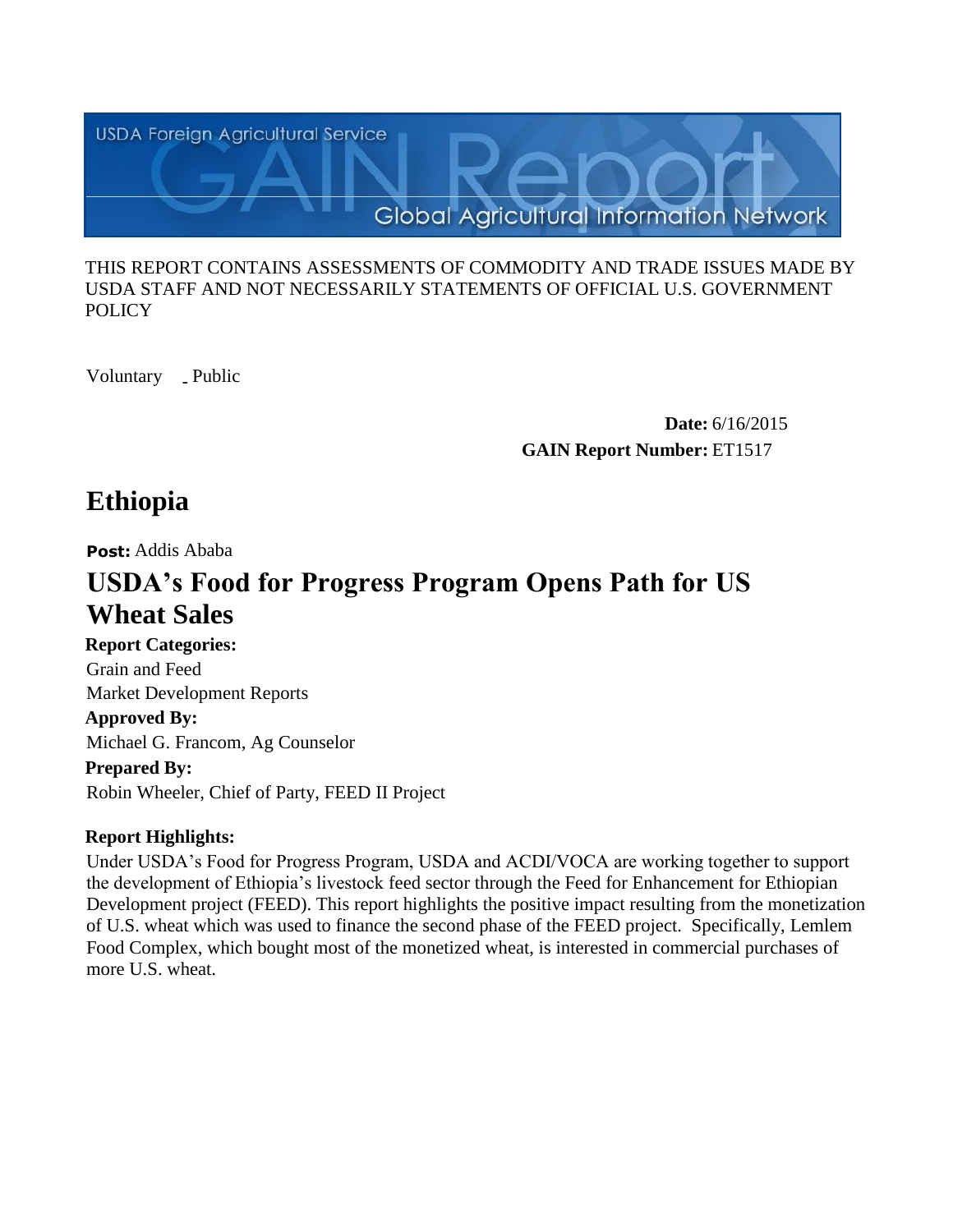#### *FEED II Success Story: Nuredin Abdultife Abdu Buys Monetized U.S. Wheat by Robin Wheeler, Chief of Party, FEED II Project*



Mr. Nuredin Abdultife Abdu (pictured at right) is the owner of Lemlem Food Complex, one of the largest wheat millers and pasta-makers in Ethiopia, which is based in Mekele, the capital of Tigray Region. This large corporation started off relatively small more than a decade ago. "I began my business 16 years ago," Nuredin says, "with a grant of ETB 1.5 million (about \$73,000) from my father and built from there." From that small beginning, Nuredin has grown his company to one of the largest in the country and already has plans underway to become far and away the biggest in Ethiopia.

In the past, to run his wheat milling operation, Nuredin used both local and imported wheat. When using imported wheat, he could not specify the class or type of wheat he needed for his end products since the wheat was purchased and distributed at a subsidized price by the Government of Ethiopia's (GOE) state-trading arm, known as the Ethiopian Grain Trade Enterprise. Complicating things further was the requirement that the GOE-purchased wheat only be used for bread making. In

addition, the GOE bought strictly based on price, meaning that the cheapest international supplier usually would end up winning the tender. In recent years, the Black Sea countries as well as India have supplied wheat at the cheapest possible price. In contrast, wheat from the United States was not purchased through this mechanism since it generally was priced higher due to its superior quality and characteristics.

Last year, this changed when Nuredin was able for the first time to purchase and use U.S. wheat at his factory. To do this, he had to go outside of the GOE import scheme and make a private purchase which had been made available through the US Department of Agriculture's Food for Progress Program. Under this program, USDA monetized 40,000 metric tons of hard red wheat through open tenders which were advertised in the local newspapers. The proceeds from the sale of this wheat were then used to finance the FEED II project, which is a livestock feed development activity that is being implemented by ACDI/VOCA.

Of this monetized-amount, Nuredin purchased 35,000 metric tons of the U.S. hard red wheat. When asked about his interest in U.S. wheat, Nuredin said, "that this was very attractive to me because I have state-of-the-art milling and pasta-making equipment and over 40,000 MT of warehouse space." As this was his first time purchasing foreign wheat outside GOE channels, Nuredin encountered several new experiences in learning how to navigate port logistics and clearance procedures at the Port of Djibouti, and how to transport the wheat from the port to his operation in Mekele.

Overall, this monetization was very much a "win-win" for all involved, including Nuredin, the FEED II project and its beneficiaries. For Nuredin, it meant that he had sufficient supplies of wheat, at a time when there were local wheat shortages, to produce and sell flour, pasta products, and wheat bran to local consumers at the best possible price. In addition, partially owing to his positive experience with U.S. wheat, Nuredin says he is "planning to build a new factory in Addis Ababa that will do milling and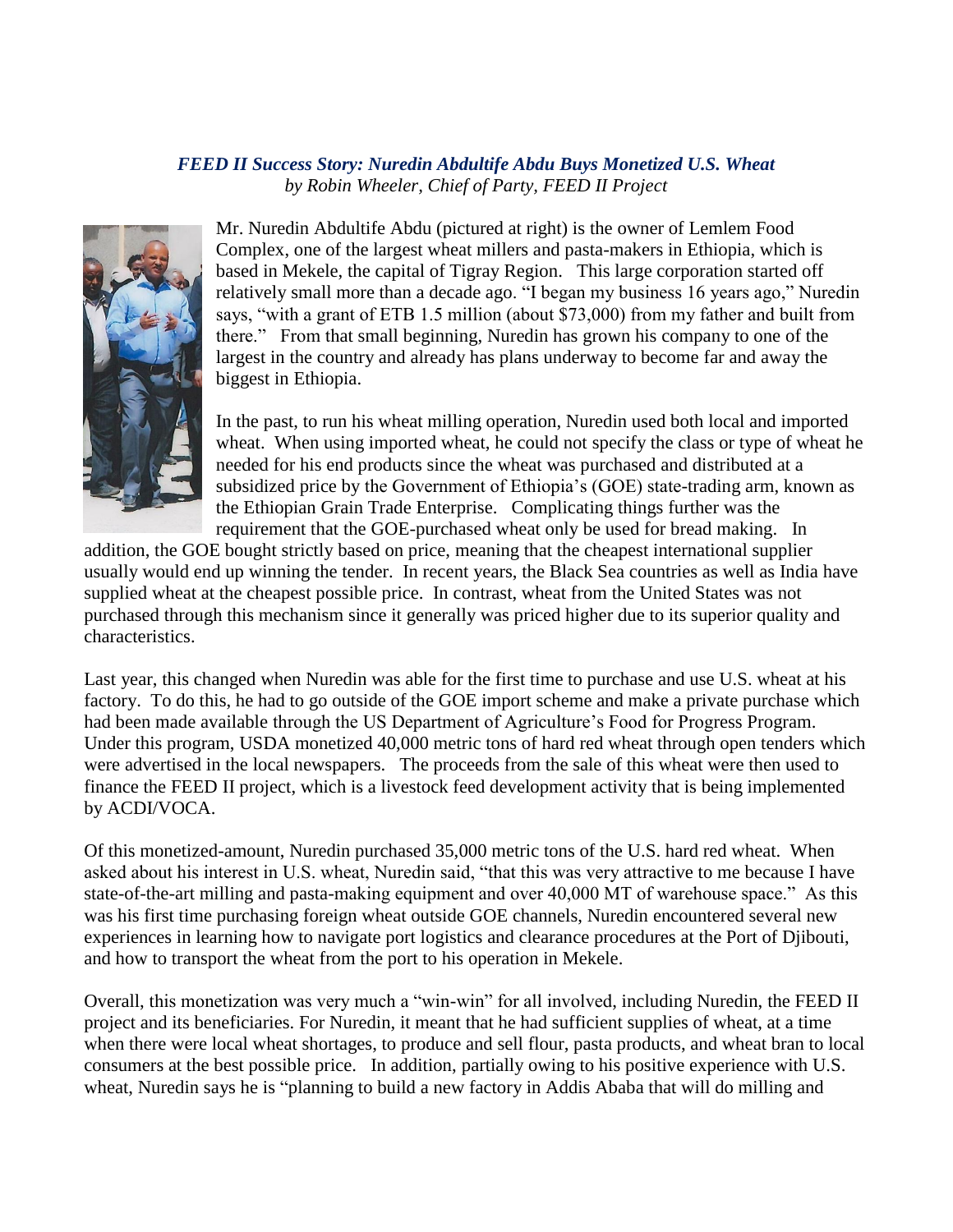pasta-making and be about ten times the size of [his] Mekele operations." To meet the anticipated demands from his new factory, Nuredin is even considering buying more U.S. wheat in the future.

As to the positive impacts on the FEED II project, Nuredin's purchase of the 35,000 metric tons of monetized wheat provided about \$9.2 million (ETB 188,860,000), or 70 percent, of the total \$13 million FEED II budget. The sales of the bran made from the monetized wheat also benefited the FEED II program as it was used as an important ingredient in livestock feed concentrates by the project's beneficiaries. Furthermore, without Nuredin's sizeable purchase, it would have been very difficult to complete the monetization process and smoothly run the FEED II program.

For individual success stories demonstrating how the FEED II project has positively impacted Ethiopia's livestock sector, please refer to [ET1511](http://gain.fas.usda.gov/Recent%20GAIN%20Publications/USDA%e2%80%99s%20Food%20for%20Progress%20Program%20Strengthens%20Ethiopia%e2%80%99s%20Dairy%20Sector_Addis%20Ababa_Ethiopia_4-14-2015.pdf) and [ET1515.](http://gain.fas.usda.gov/Recent%20GAIN%20Publications/USDA%e2%80%99s%20Food%20for%20Progress%20Program%20Strengthens%20Livestock%20Sector%20_Addis%20Ababa_Ethiopia_5-27-2015.pdf)



Lemlem Food Complex in Mekele, Ethiopia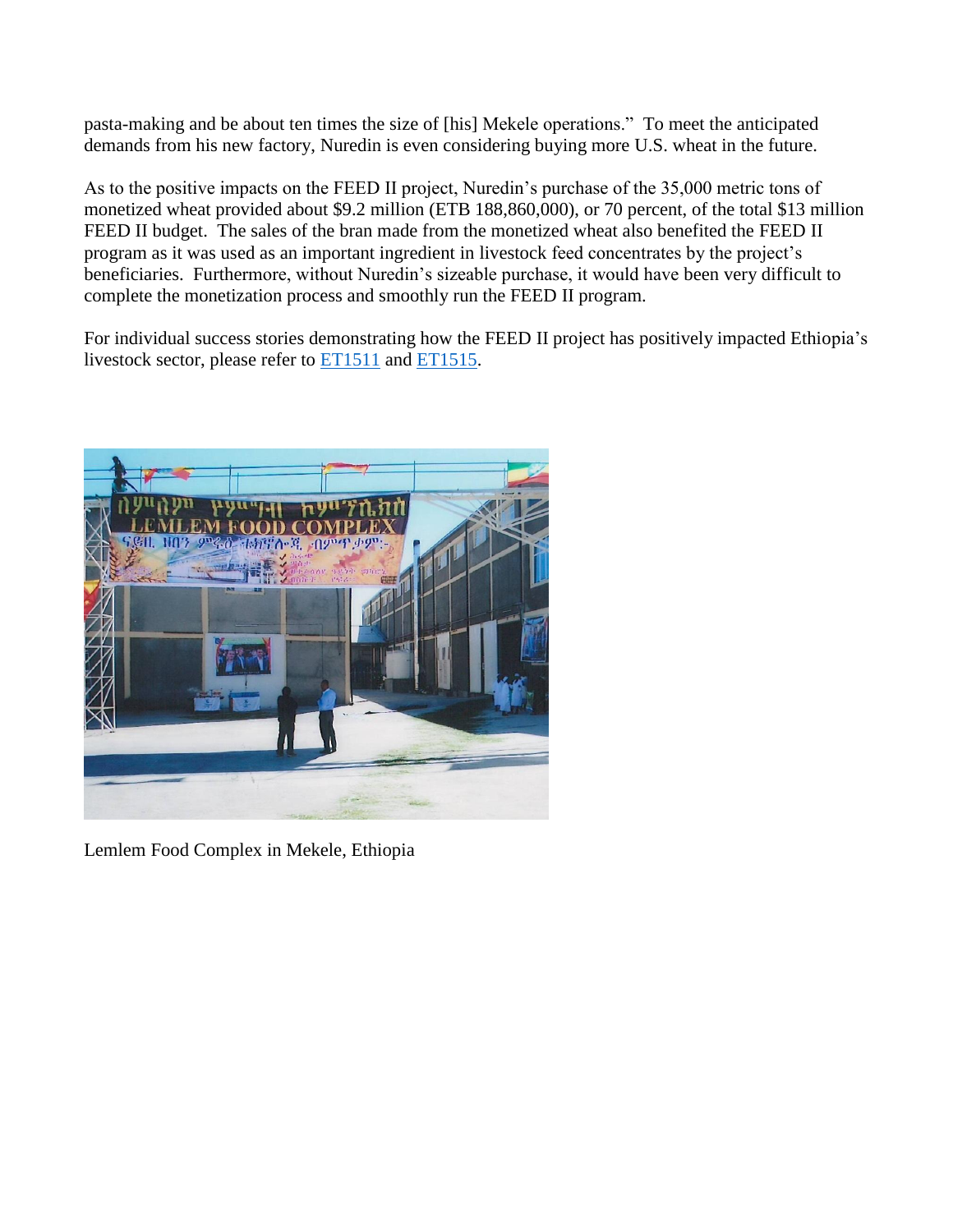

US Wheat Storage at Lemlem Food Complex



Lemlem Food Complex Flour Mill